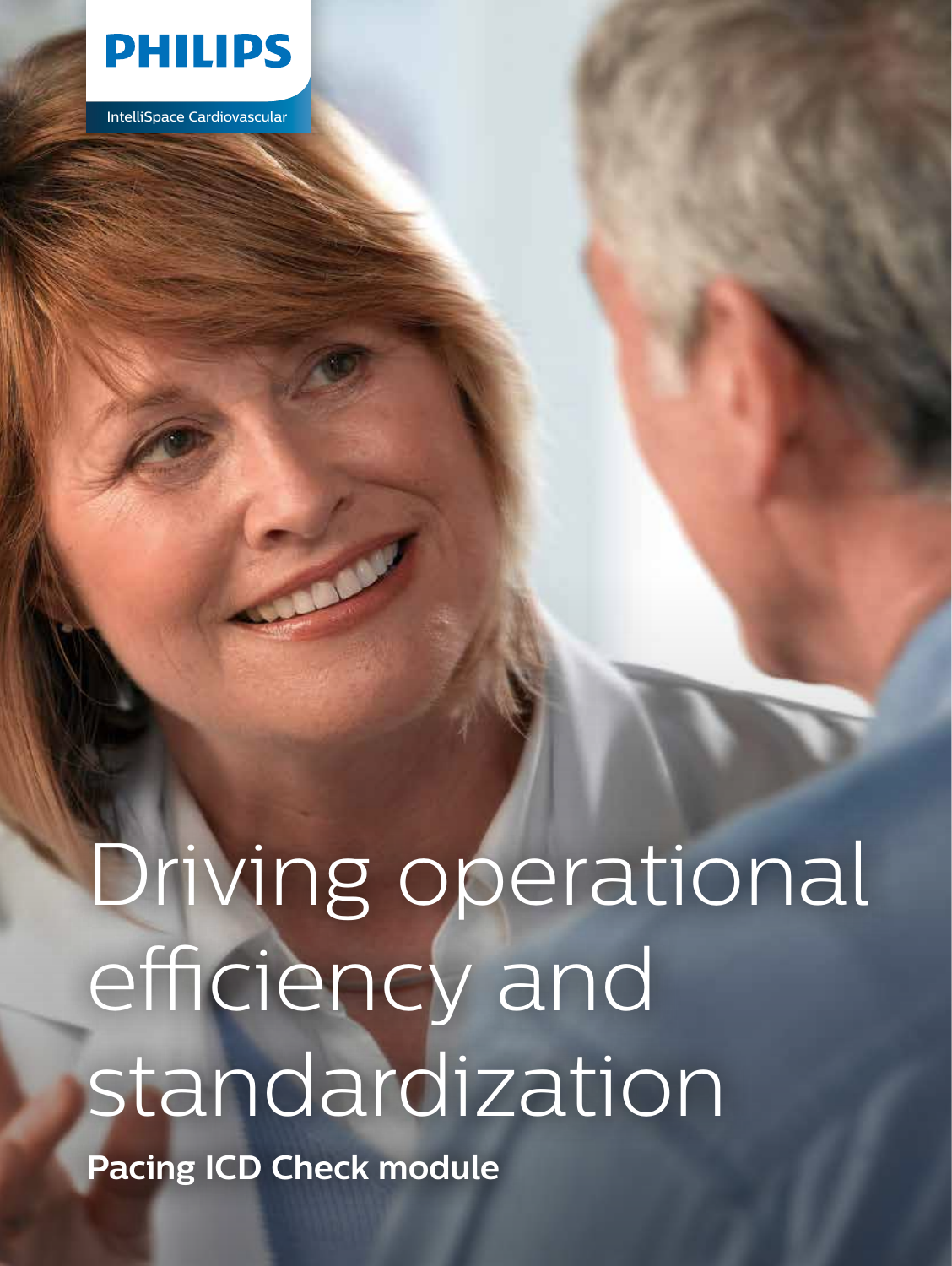

IntelliSpace Cardiovascular

Providing effective follow-up care for patients with cardiac implantable electronic devices (CIED) involves managing information from multiple programmer manufacturers, but this can be challenging due to fragmented systems and differently structured data. The IntelliSpace Cardiovascular Pacing ICD Check module streamlines and standardizes the clinician's review and reporting workflow for follow-up visits of CIED patients within a single workspace.

> The Pacing ICD Check module is part of the IntelliSpace Cardiovascular solution, in which CIED follow-up workflow can be managed and reports are presented as part of the patient's cardiovascular care continuum. Clinicians have the flexibility to create, review and finalize Pacing ICD Check reports from virtually anywhere via a web browser.

The structured reports can be automatically populated with programmer data and PDFs from the five major CIED manufacturers via the programmer interface. Alternatively, key observations and device parameters can be entered manually, while the operator is simultaneously viewing the programmer PDF.

The programmer data captured from previous checks is presented in trend graphs, where the history of key device parameters can be viewed, allowing clinicians to anticipate the need to replace devices. Device management makes it possible to easily add, remove or edit generators or leads in the database when patients receive a new device, or when a device is replaced. The device search tool facilitates easy searching in the database for patients with specific devices.



## **Driving operational efficiency and standardization** of follow-up care for CIED patients

### IntelliSpace Cardiovascular Pacing ICD Check module

#### **Key benefits**

- Streamlined CIED patient followup and reporting workflow in a single workspace
- Standardization of CIED followup care with structured reporting
- $\cdot$  The ability to import programmer data, thus reducing manual retyping and errors
- Flexibility to create, review, and finalize reports from virtually anywhere
- Easy device management and search for devices
- Manage multiple departmental workflows with a single, elegant solution: IntelliSpace Cardiovascular